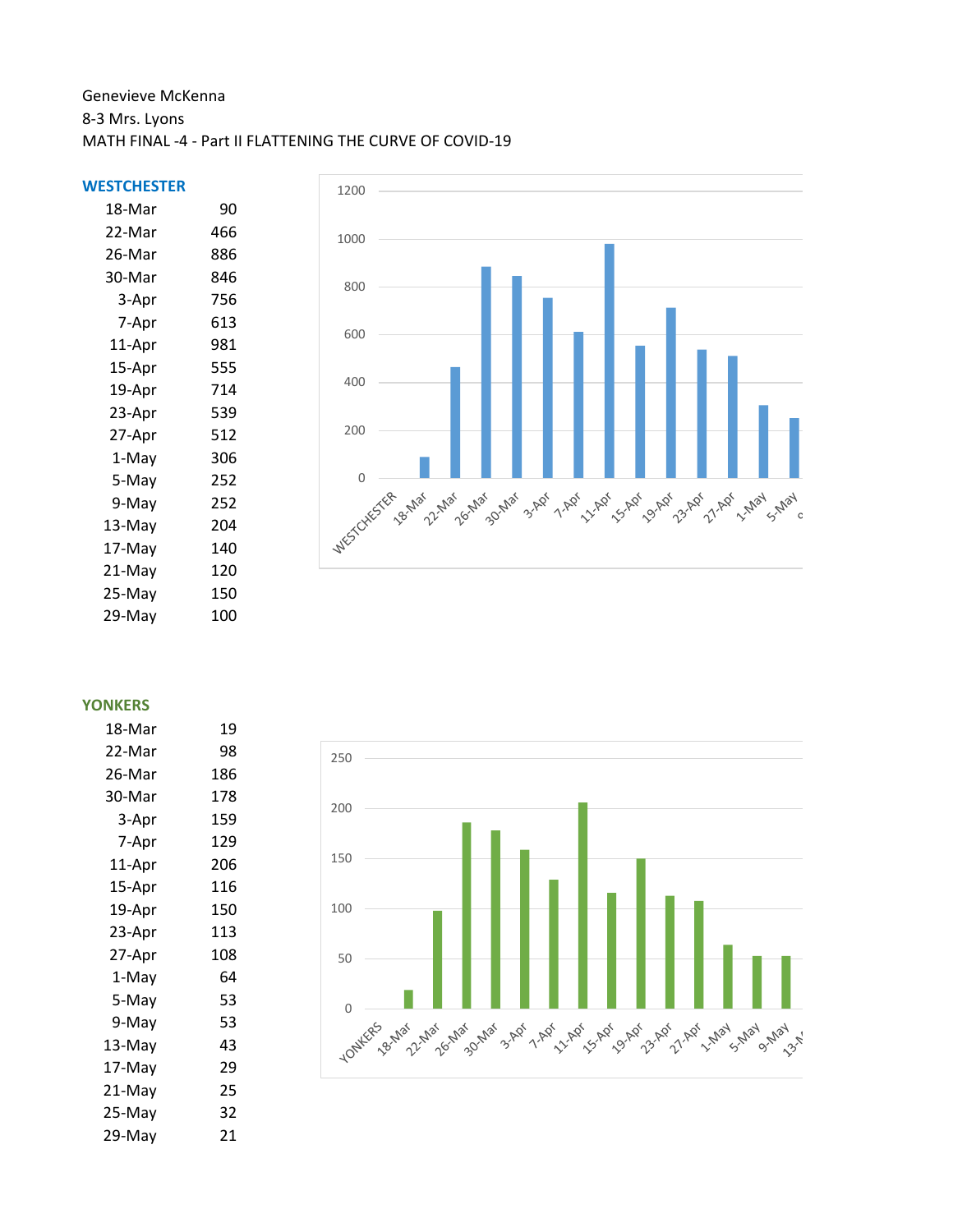## Part II. Flattening the Curve of COVID-19

With Yonkers being a city in Westchester county both graphs represent very close  $\mu$ The mitigations taken to flatten the curve ultimately did help to improve hospitalizat people that live in Westchester or Yonkers may work in NYC, which had a high number Preventing people from commuting or socializing did improve the numbers as we approached the end of May. Continuing to keep the guidelines in place like keeping distance and wearing m the neccessity to come in close contact with others will help us keep the numbers lov found for this virus.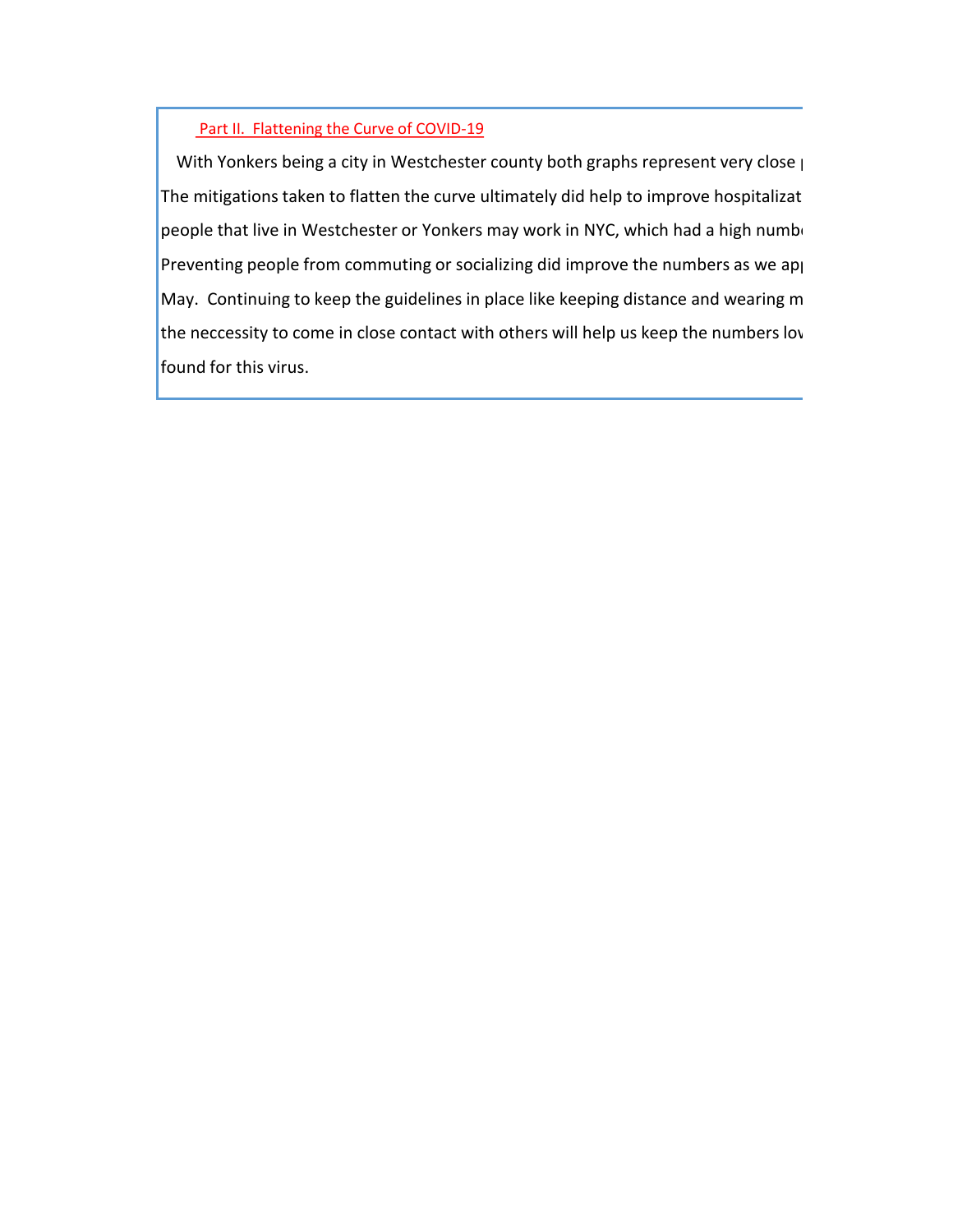